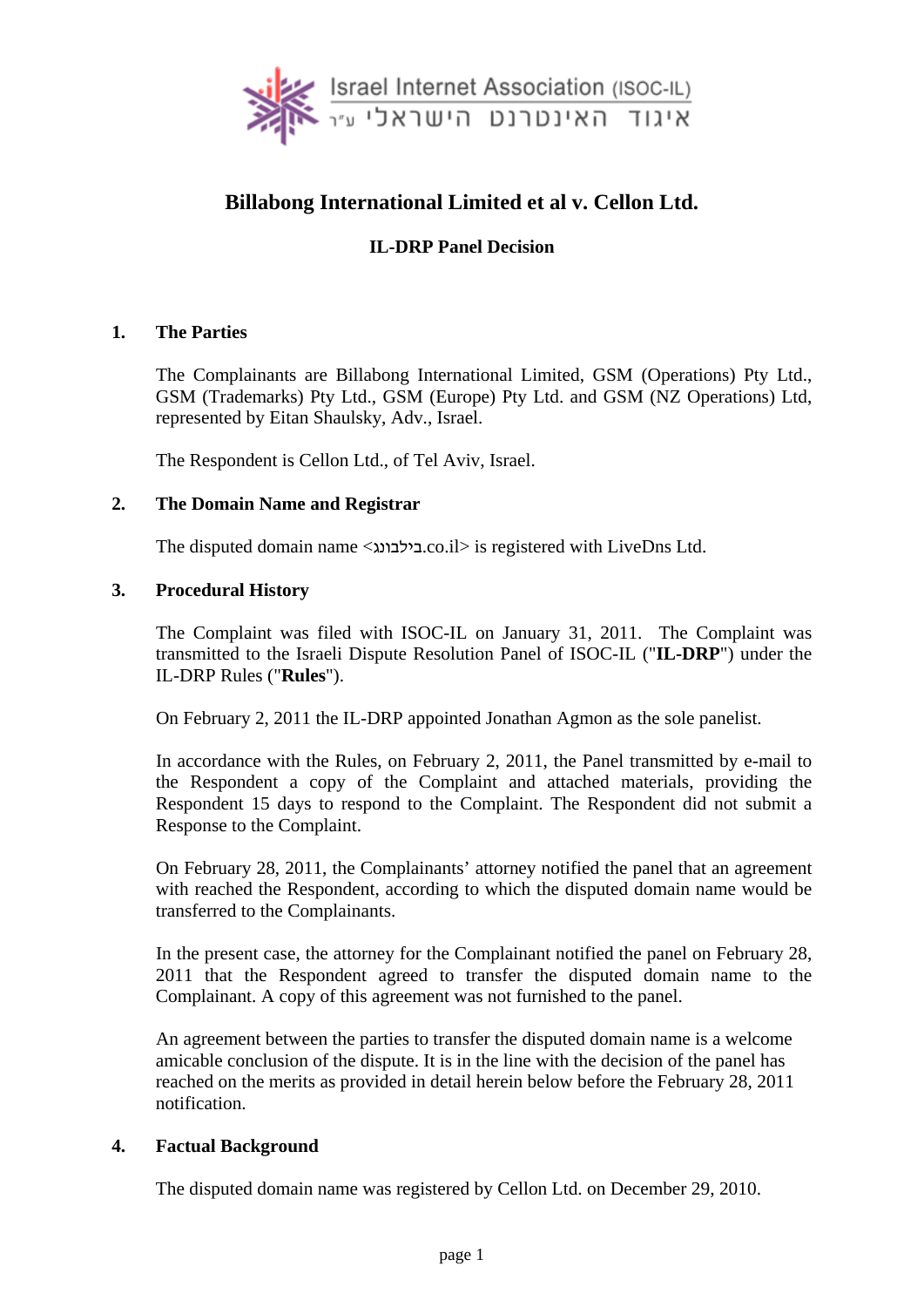The Complainants are a group of companies comprising of the Billabong International Limited company and its subsidiary companies (hereinafter: "**the Complainant**").

The Complainant is an Australian company, which business consists of the design and sale of active sports apparel.

The Complainant markets its goods worldwide and has been using the mark BILLABONG in connection with its goods since the early 1970's.

The Complainant is the owner of multiple trademark registrations for the mark BILLABONG worldwide. For example: International trademark registration No.874770- BILLABONG, with the registration date of June 17, 2005, designated among others for Bulgaria and Russia; United States trademark registration No.1277128–BILLABONG, with the registration date of May 8, 1984, and European Community trademark registration No. 3058732–BILLABONG, with the registration date of July 6, 2004.

The Complainant is also the owner of Israeli trademark registration No. 65220– BILLABONG, with the registration date of October 16, 1990, Israeli trademark registration No. 198159–BILLABONG, with the registration date of September 3, 2008, Israeli trademark registration No. 185708–BILLABONG, with the registration date of April 4, 2007, Israeli trademark registration No. 108728–BILLABONG (logo), with the registration date of December 4, 1997, and Israeli trademark registration No. 108729–BILLABONG (logo), with the Registration date of December 4, 1997.

In addition, the Complainant owns a number of domain names bearing the mark BILLABONG. For example: <br/> <br/>billabong.com> and <br/> <br/>shillabong.com.au >.

Through extensive use around the world, the BILLABONG trademark has generated vast goodwill and has become famous in connection with active sports apparel, mainly for youth.

On January 16, 2011, the Complainant issued a cease and desist letter to the Respondent, demanding that the Respondent will transfer the disputed domain name to the Complainant and that the Respondent will refrain from any use of the Complainant's trademark. The Respondent did not reply to the cease and desist letter.

Currently, the disputed domain name resolves to a website which displays the announcement "Under Construction".

### **5. Parties' Contentions**

#### **A. Complainant**

The Complainant argues that the disputed domain name infringes its trademark rights.

The Complainant further argues that the Respondent registered the disputed domain name in bad faith, with full knowledge of the Complainant and its registered trademark.

The Complainant further argues that the Respondent registered the disputed domain name in order to mislead consumers to believe that it is affiliated with the Complainant.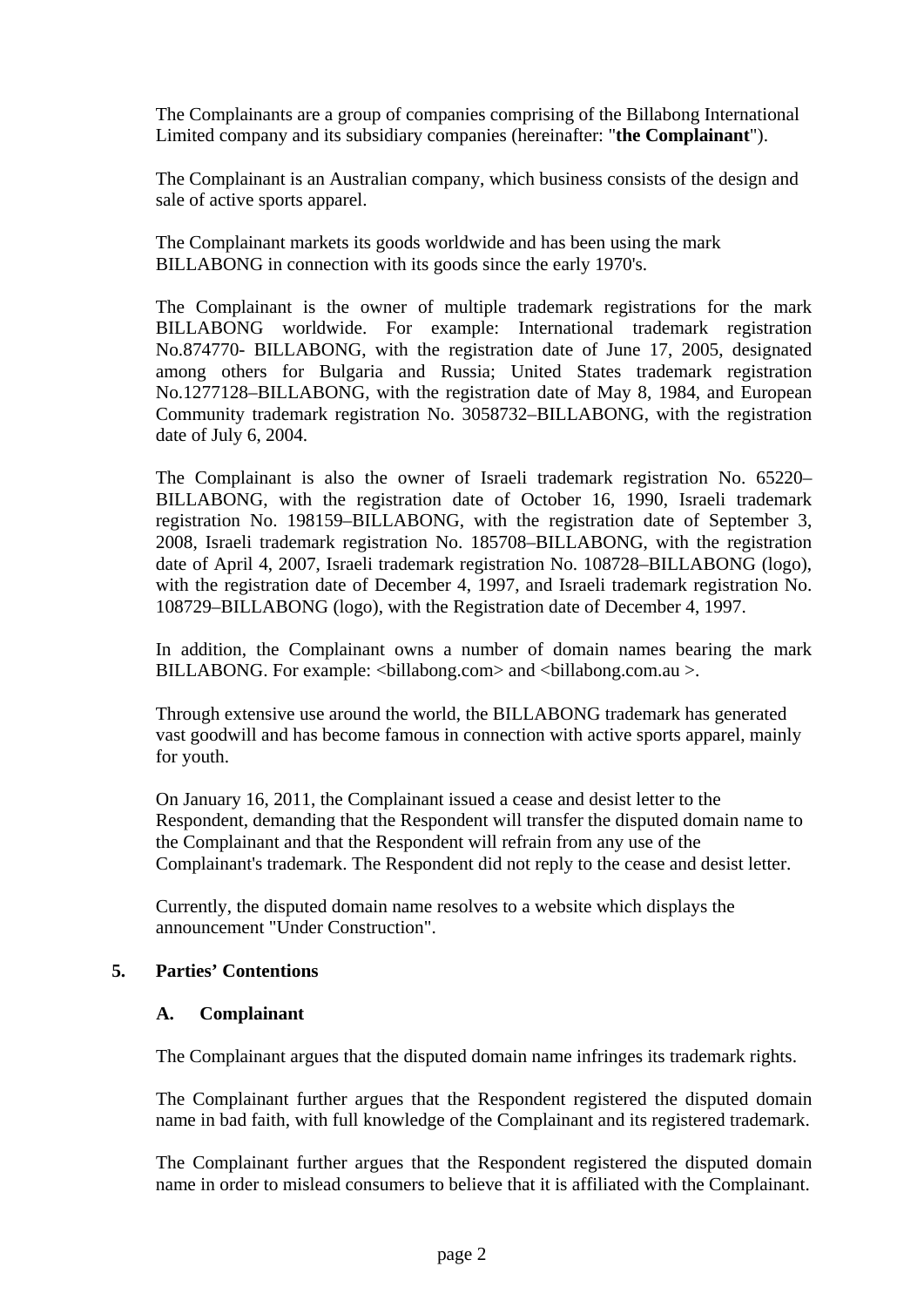The Complainant further argues that the Respondent's actions constitute various torts and violations of law, including passing off, unfair intervention, unjust enrichment and trademark dilution.

For all of the above reasons, the Complainant requests the transfer of the disputed domain name.

## **B. Respondent**

The Respondent did not reply to the Complaint.

### **6. Discussion and Findings**

The IL-DRP is an alternative dispute resolution procedure intended to provide expedited resolution to disputes regarding the allocation of domain names under the .IL ccTLD in accordance with the Rules. The Respondent submitted to this process and Rules when he applied for and registered the disputed domain name. The InterSpace domain name registration agreement provides that the applicant for the domain name accepts the ISOC-IL registration rules (see section B(1) on http://www.internic.co.il/domain\_agreement.htm, which also provides a link to the ISOC-IL registration rules). The ISOC-IL registration rules provide that "the [domain name] holder agrees to the jurisdiction of the IL-DRP." (See section 24.4). The Respondent, therefore, by applying for and registering the disputed domain name agreed to the IL-DRP and the Rules.

It is also noted that the Rules now adopted by ISOC-IL follow closely those of the Uniform Dispute Resolution Policy (UDRP) and therefore the WIPO Arbitration and Mediation Center case law (and others interpreting the UDRP) can be used as examples of how previous panels have adopted and interpreted provisions similar to the Rules and UDRP.

# **Preliminary Discussion**

As was noted by the panel in The Cartoon Network LP, LLLP v. Mike Morgan, WIPO Case No. D2005-1132, "A number of panel decisions have considered the proper course where a respondent has unilaterally consented to transfer a disputed domain name to a complainant. There have been at least three courses proposed: (i) to grant the relief requested by the complainant on the basis of the respondent's consent without reviewing the facts supporting the claim (see Williams-Sonoma, Inc. v. EZ-Port, WIPO Case No. D2000-0207; Slumberland France v. Chadia Acohuri, WIPO Case No. D2000-0195); (ii) to find that consent to transfer means that the three elements of paragraph 4(a) are deemed to be satisfied, and so transfer should be ordered on this basis (Qosina Corporation v. Qosmedix Group, WIPO Case No. D2003-0620; Desotec N.V. v. Jacobi Carbons AB, WIPO Case No. D2000-1398); and (iii) to proceed to consider whether on the evidence the three elements of paragraph 4(a) are satisfied because the respondent's offer to transfer is not an admission of the complainant's right (Koninklijke Philips Electronics N.V. v. Manageware, WIPO Case No. D2001-0796) or because there is some reason to doubt the genuineness of the respondent's consent *(*Société Française du Radiotéléphone-SFR v. Karen*,* WIPO Case No. D2004-0386; Eurobet UK Limited v. Grand Slam Co, WIPO Case No. D2003-0745)."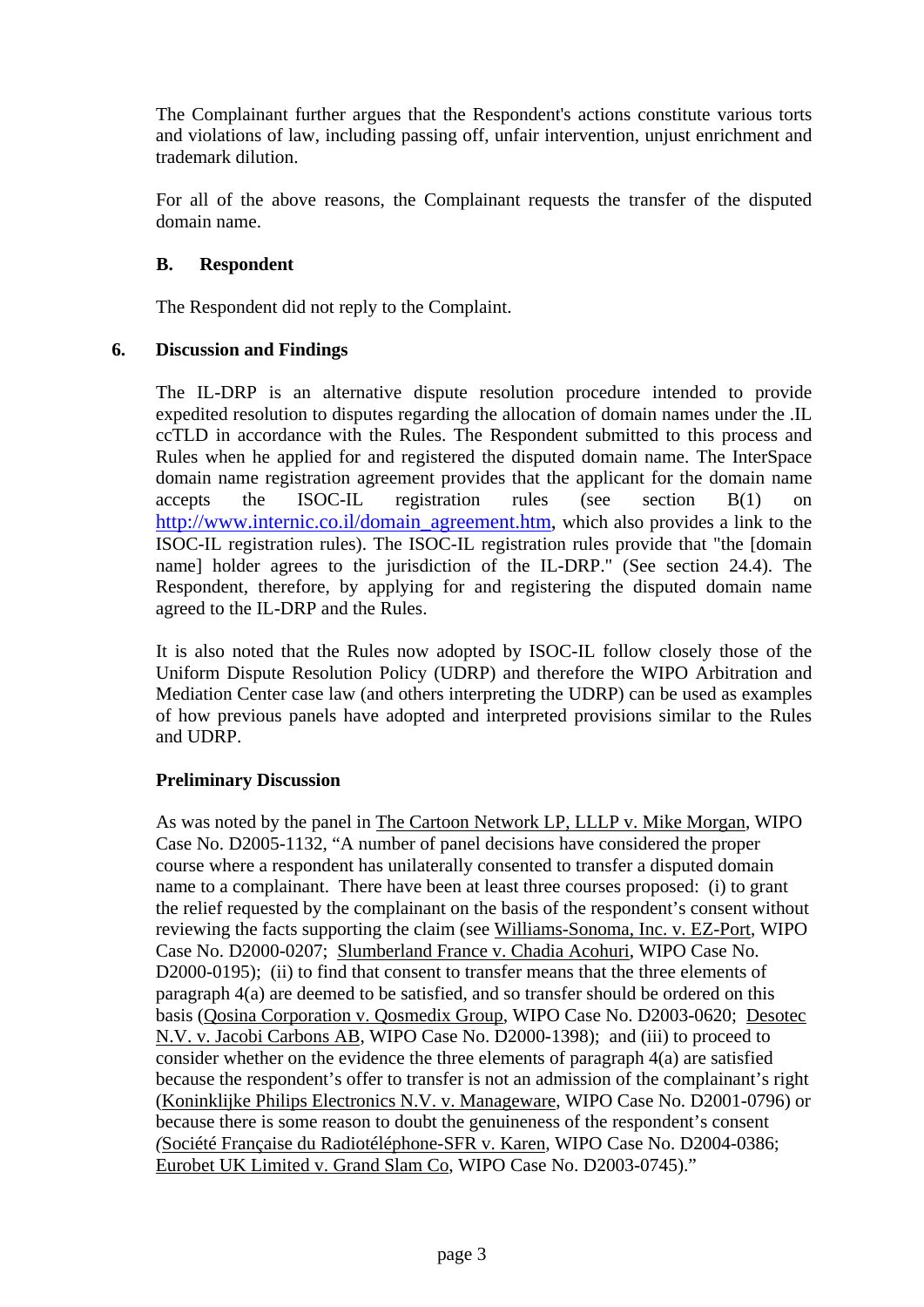# **General**

The Rules provide that disputes regarding the allocation of a domain name by a Holder may be brought by a Complainant on the following grounds:

- 3.1. the disputed domain name is the same or confusingly similar to a trademark, trade name, registered company name or legal entity registration ("**Name**") of the Complainant; and
- 3.2. the Complainant has rights in the Name; and
- 3.3. the holder has no rights in the Name; and
- 3.4. the application for allocation of the disputed domain name was made or the disputed domain name was used in bad faith.

### **A. Same or Confusingly Similar**

It is up to the Complainant to show that the disputed domain name is the same or confusingly similar to a trademark, trade name, registered company name or legal entity registration of the complainant.

The disputed domain name comprises of the word Billabong in Hebrew (בילבונג) and the suffix .co.il. The suffix .co.il is ignored for the purpose of determination the similarity between the disputed domain name and the word בילבונג since it is a common suffix showing that the domain name is part of the .il domain and associated with commercial activities (.co suffix). The relevant part of the disputed domain name is the .בילבונג word

As of December 26, 2010 the Israel Internet Association expanded its domain name registration service with the option to register domain names containing Hebrew characters, such as the disputed domain name. The panel notes that the same tests that are used to determine confusing similarity should be applied when examining a disputed domain name which consists of Hebrew characters.

The Complainant is the owner of multiple trademark registrations for the mark BILLABONG worldwide. For example: International trademark registration No.874770, with the registration date of June 17, 2005, designated among others for Bulgaria and Russia; United States trademark registration No.1277128–BILLABONG, with the registration date of May 8, 1984, and European Community trademark registration No. 3058732–BILLABONG, with the registration date of July 6, 2004.

The Complainant is also the owner of Israeli trademark registration No. 65220– BILLABONG, with the Registration date of October 16, 1990, Israeli trademark registration No. 198159–BILLABONG, with the Registration date of September 3, 2008, Israeli trademark registration No. 185708–BILLABONG, with the Registration date of April 4, 2007, Israeli trademark registration No. 108728–BILLABONG (logo), with the Registration date of December 4, 1997, and Israeli trademark registration No. 108729–BILLABONG (logo), with the Registration date of December 4, 1997.

The disputed domain name is the identical Hebrew translation of the Complainant's trademark. It is therefore the finding of the Panel that the disputed domain name is identical to a trademark owned by the Complainant.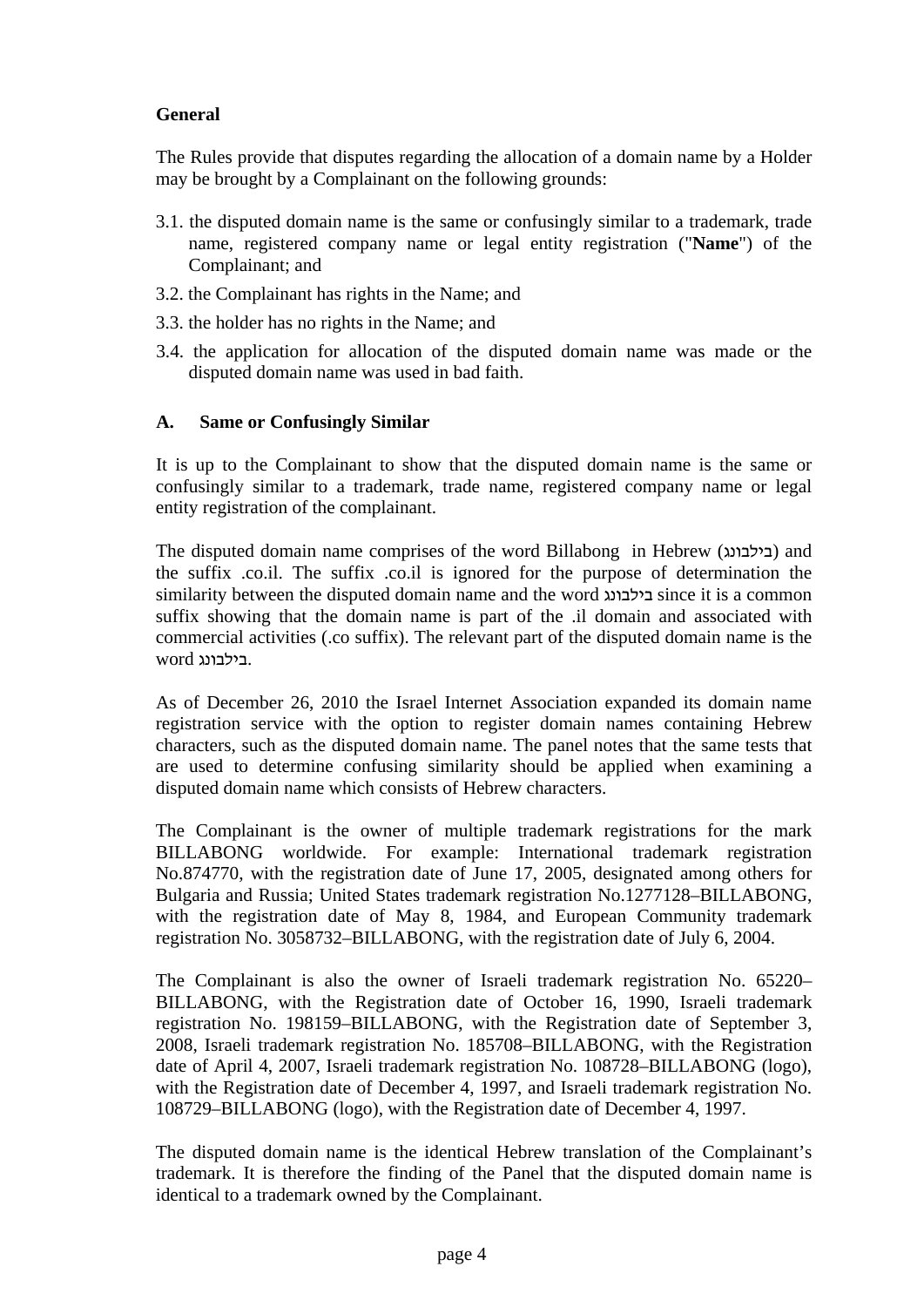# **B. Rights in the Name**

Next, it is up to the Complainant to show that the Complainant has rights in the BILLABONG trademark; and that the Respondent has no rights in the BILLABONG trademark.

As noted above the Complainant showed sufficient evidence showing it has rights in the BILLABONG trademark.

It is also up to the Complainant to show that the Respondent has no rights in the Name.

The Ccomplainant provided that it has not licensed or otherwise permitted the Respondent to use its trademarks.

While the Complainant bears the "general burden of proof" under Rule 3.3, this burden shifts to the Respondent once Complainant makes a prima facie showing that the Respondent lacks rights or legitimate interests. (See: Neusiedler Aktiengesellschaft v. Kulkarni, WIPO Case No. D2000-1769; see also Dow Jones & Company and Dow Jones LP v. The Hephzibah Intro-Net Project Limited, WIPO Case No. D2000-0704.)

In this case the Panel finds that the Complainant has made a prima facie showing that the Respondents do not have rights or legitimate interests in the disputed domain name within the meaning of Rule 3.3. This finding is based on the following, non-disputed facts brought forward by the Complainant:

- a. The Complainant is the owner of multiple worldwide trademark registrations, including numerous Israeli trademark registrations. The trademark were registered well before the Respondent registered the disputed domain name;
- b. There is no indication that the Respondent is known under the disputed domain name.

It is therefore the finding of the Panel that the Complainant has rights in the BILLABONG trademark and that the Respondent has no rights in the BILLABONG trademark.

# C. **Application and Use in Bad Faith**

Finally, it is up to the Complainant to show that the Respondent applied for allocation of the disputed domain name or the disputed domain name was used in bad faith.

WIPO panels, relying on Rule 4.1 of the UDRP Rules, ruled that the bad faith clause provides a non-exclusive list of circumstances which can be helpful in showing that the Respondent acted in bad faith when he or she applied for or used the disputed domain name:

"For the purposes of [Paragraph 3.4 above], the following circumstances, in particular but without limitation, if found to be present, shall be evidence of the allocation or use of a domain name in bad faith: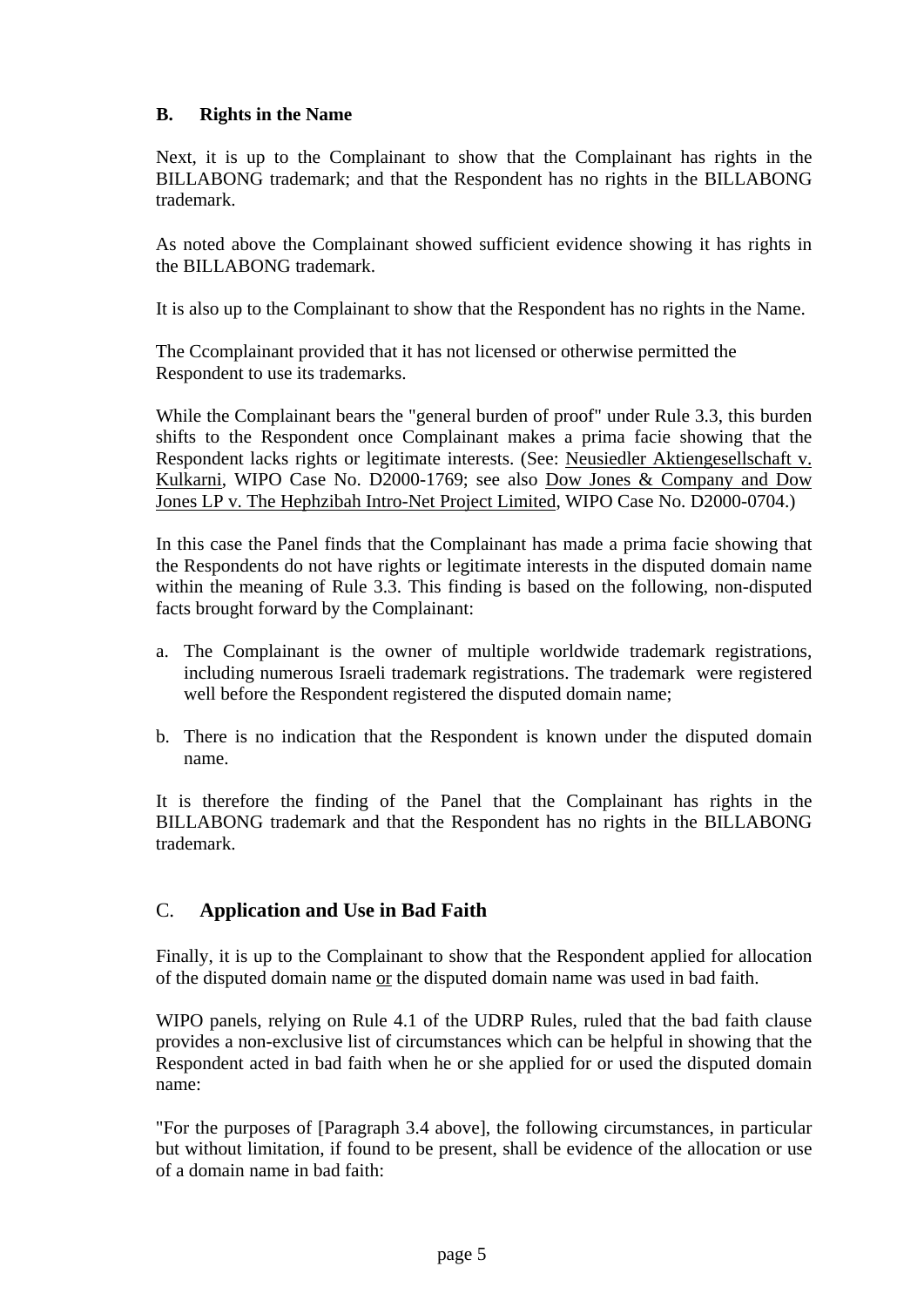- a. the Holder continues to hold the domain name during or after termination of employment or work for hire contract where the domain name allegedly should have been allocated to the employing/contracting party; or
- b. the Holder has requested allocation of the domain name primarily for the purpose of disrupting the business of a competitor; or circumstances indicating that the Holder has requested allocation or holds the Domain Name primarily for the purpose of selling, renting, or otherwise transferring the Domain Name allocation to the complainant who is the owner of the trademark or service mark or to a competitor of that Complainant, for valuable consideration in excess of documented out-ofpocket costs directly related to the domain name; or
- c. the Holder has requested allocation of the domain name in order to prevent the owner of the trademark or service mark from reflecting the mark in a corresponding domain name, provided that there is evidence of having engaged in a pattern of such conduct; or
- d. by using the domain name, the Holder has intentionally attempted to attract, for commercial gain, Internet users to its web site or other on-line location, by creating a likelihood of confusion with the Complainant's Name as to the source, sponsorship, affiliation, or endorsement of its web site or location or of a product or service on its web site or location".

Rule 4.1(b) provides that this Panel can find that the Respondent acted in bad faith if there are circumstances showing that the Respondent requested allocation of the disputed domain name primarily for the purpose of disrupting the business of a competitor; or circumstances indicating that the Respondent requested allocation or holds the disputed domain name primarily for the purpose of selling, renting, or otherwise transferring the disputed domain name allocation to the Complainant, who is the owner of the trademark or the service mark, or to a competitor of the Complainant, for valuable consideration in excess of documented out-of-pocket costs directly related to the domain name.

The disputed domain name is the identical Hebrew translation of the Complainant's trademark. Previous WIPO panels ruled that "a likelihood of confusion is presumed, and such confusion will inevitably result in the diversion of Internet traffic from the Complainant's site to the Respondent's site" (see Edmunds.com, Inc. v. Triple E Holdings Limited, WIPO Case No. D2006-1095). To this end, prior WIPO Panels have established that attracting Internet traffic by using a domain name that is identical or confusingly similar to a registered trademark is evidence of bad faith under paragraph 4(b)(iv) of the UDRP (see Humana Inc., op. cit. supra; Edmunds.com v. Ultimate Search, Inc., WIPO Case No. D2001-1319).

Rule 4.1(d) provides that this Panel can find that the Respondent acted in bad faith if there are circumstances showing that the Respondent has intentionally attempted to attract, for commercial gain, Internet users to its web site or other on-line location, by creating a likelihood of confusion with the Complainant's Name as to the source, sponsorship, affiliation, or endorsement of its web site or location or of a product or service on its web site or location.

It is suggestive of the Respondent's bad faith that the trademarks of the Complainant were registered long before the allocation of the disputed domain name. The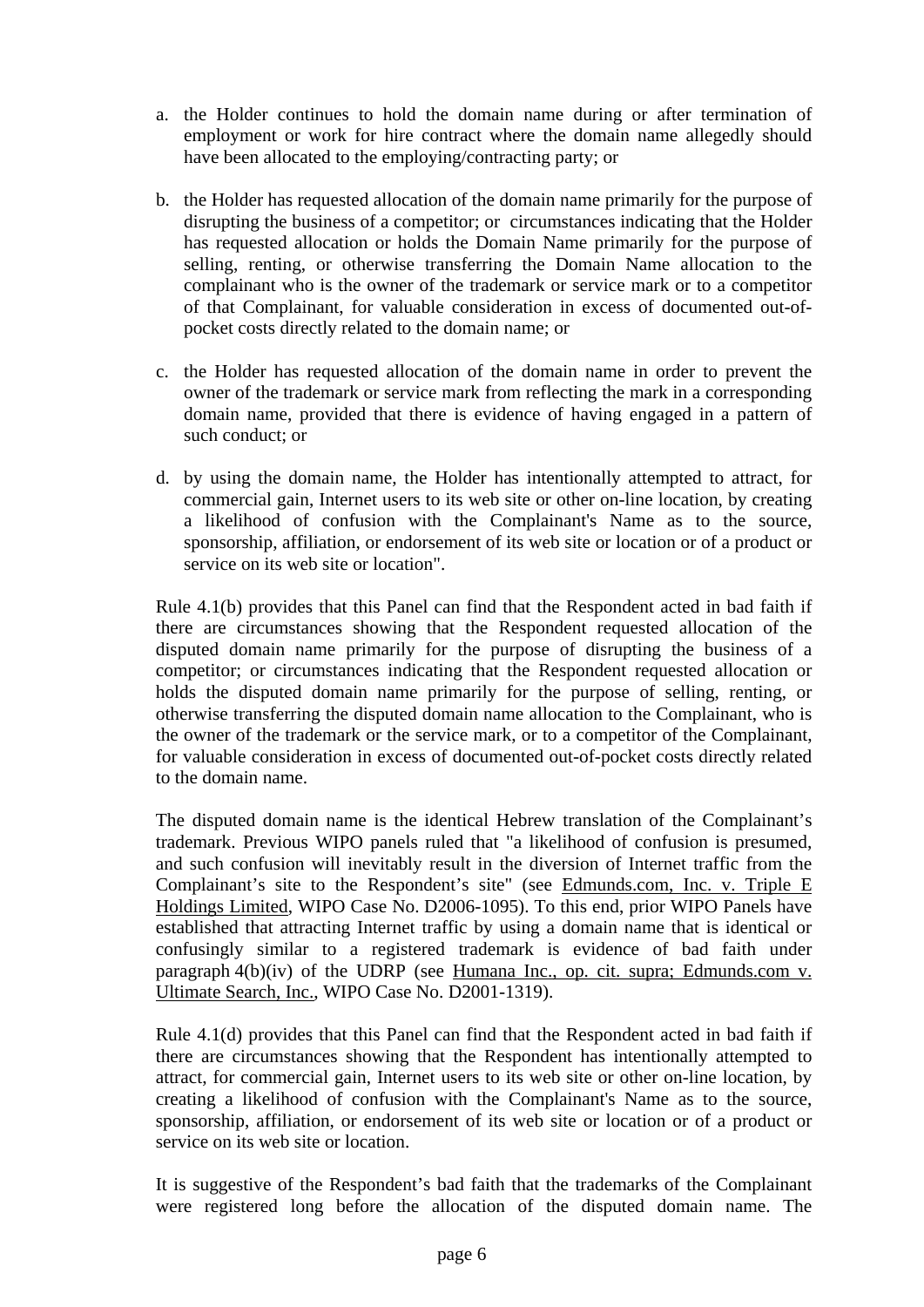Complainant submitted evidence, which shows that the Complainant's trademark-BILLABONG, was registered in different territories around the world, including Israel, and is well-known in Israel publicly. The Complainant's BILLABONG trademark is registered in Israel since 1990. The Respondent registered the disputed domain name long after the Complainant registered its BILLABONG trademark.

Further the Complainant provided as evidence a Cease and Desist letter addressed to Respondent, which the Complainants asserted was never responded. As decided in Gaggia S.p.A. v. Yokngshen Kliang, WIPO Case No. D2003-0982: "[w]hen receiving such notice, good faith requires a response. Instead, the Respondent did nothing." This Panel concurs with such reasoning and finds that Respondent's inaction shows lack of legitimate interest in the disputed domain name and lack of good faith in the registration and use thereof (See Carrefour and Carrefour Property v. MIC Domain Management, WIPO Case No. D2009-0489).

Given these circumstances the Panel finds that that there are circumstances showing that the Respondent acted in bad faith as provided in Rule 4.1(b) and 4.1(d) thus, it is the finding of the Panel that the Complainant met the burden of showing that the Respondent used the disputed domain name in bad faith in accordance with Rule 3.4.

### **Remedies**

The Complainant has moved for the cancellation of the disputed domain name and for the registration of the disputed domain name to its name. In addition, the Complainant moved for expenses. In its 28 February, 2011 email the Complainant moved for the return of the fees paid to ISOC.

While ISOC IL-DRP does not provide a limitation to the various remedies which can be sought after by the Complainant, it is instructive from UDRP Rule 3 that only two remedies are available to a Complainant – a cancellation or transfer. Therefore, a Complainant will do well to select one of these remedies when filing a complaint. Nor, IL-DRP nor the UDRP provide for other remedies, including for return of expenses or return of fees. Previous panels noted that the only remedies available under the UDRP are cancellation or transfer of the disputed domain name. See Policy, Paragraph 4(i); See also World Wrestling Federation Entertainment, Inc., WIPO Case No. D2000- 1499 and Yahoo! Inc. and GeoCities v. Cupcakes, Cupcake city, Cupcake Confidential, Cupcake-Party, Cupcake Parade,and John Zuccarini, WIPO Case No. D2000-0777. Applying to IL-DRP those elements in the UDRP (Policy and Rules) which are missing from the IL-DRP would be the appropriate way to create uniformity in the decisions and precedent of IL-DRP. Limiting the IL-DRP to the UDRP applied remedies also fulfills the IL-DRP purpose of expedite resolution of disputes regarding the allocation domain names.

As to the request for return of fees paid, similarly the IL-DRP is silent. WIPO UDRP fees provides that "In the event of the termination of an administrative proceeding after the appointment of an Administrative Panel, the Center shall determine in its sole discretion whether any amount of fee paid by either party shall be refunded." (See: http://www.wipo.int/amc/en/domains/fees/ ). WIPO panels have assessed the return of fees based on various factors, to include the timing of the request and whether the panel has begun its work.

It is therefore the position of this panel that applying Paragraph 4(i) of the UDRP Policy the panel's authority under the current IL-DRP is limited to deciding whether to